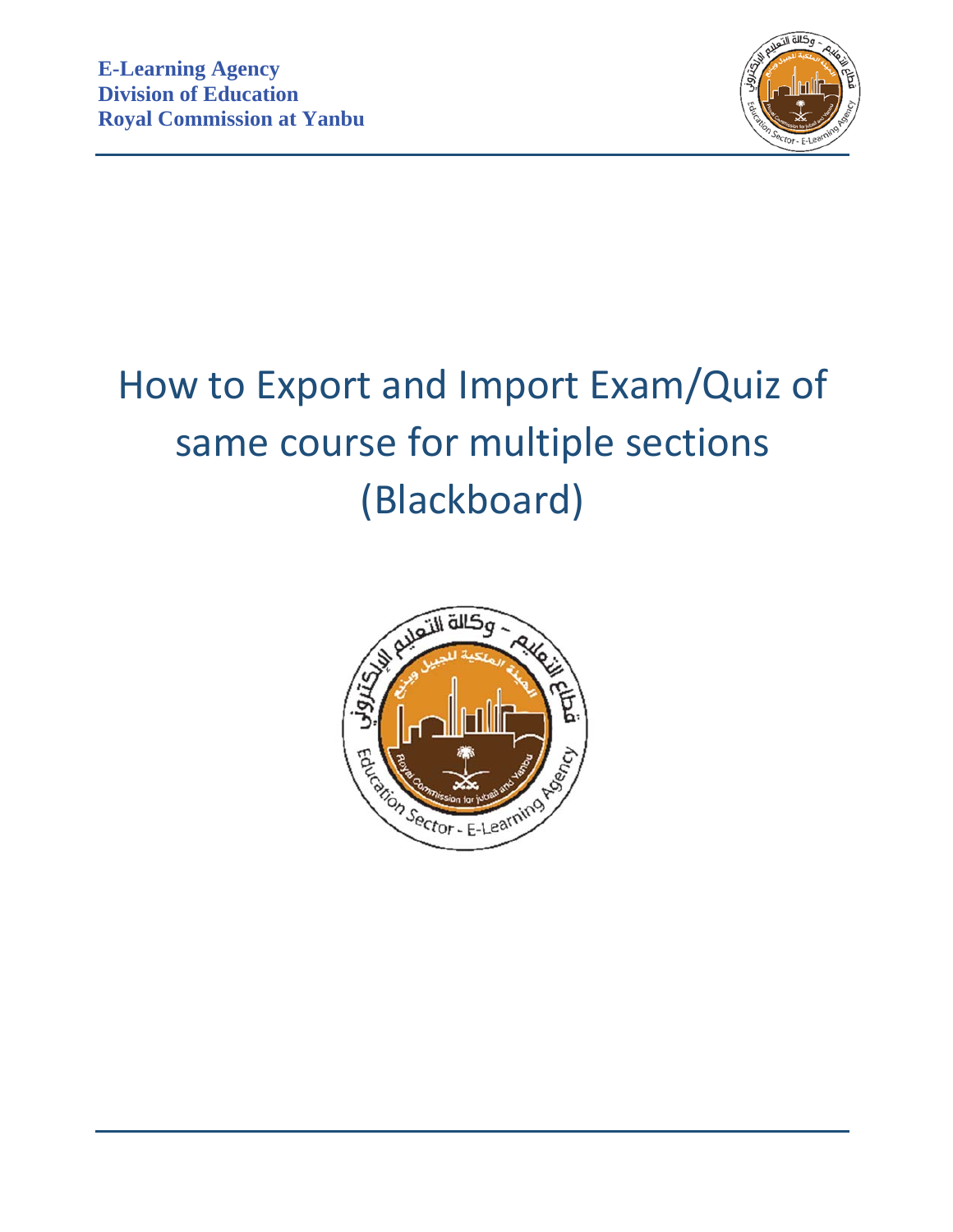

# **Step to export Exam/Quiz: (Course Coordinator/Instructor who prepare exam)**

1. Select course from course list where you prepare exam.

| Course List                                                                                       |  |
|---------------------------------------------------------------------------------------------------|--|
| Courses where you are: Instructor                                                                 |  |
| ELET104 2 LB05 2661 2201: Computer Programming Laboratory LB05<br>Instructor: Qaiser Naveed Awan: |  |
| ELET104_2_LB17_3225_2201: Computer Programming_Laboratory_LB17<br>Instructor: Qaiser Naveed Awan: |  |
| ELET104_1_LC05_1963_2201: Computer Programming_Lecture_LC05<br>Instructor: Qaiser Naveed Awan;    |  |
| ELET104 1 LC17 3229 2201: Computer Programming Lecture LC17<br>Instructor: Qaiser Naveed Awan:    |  |

2. From left menu click **Course Tools**, then **Tests, Surveys, and Pools**.

| <b>Course Tools</b>                  |
|--------------------------------------|
| <b>Accessibility Report</b>          |
| Achievements                         |
| Announcements                        |
| Attendance                           |
| Blackboard Collaborate Ultra         |
| Blogs                                |
| Contacts                             |
| Course Calendar                      |
| Course Messages                      |
| Date Management                      |
| <b>Discussion Board</b>              |
| Glossary                             |
| Goals                                |
| Journals                             |
| McGraw-Hill Higher Education         |
| Qwickly Attendance                   |
| Respondus LockDown<br><b>Browser</b> |
| <b>Rubrics</b>                       |
| SafeAssign                           |
| Self and Peer Assessment             |
| Send Email                           |
| Tasks                                |
| Tests, Surveys, and Pools            |
| <b>Wikis</b>                         |
|                                      |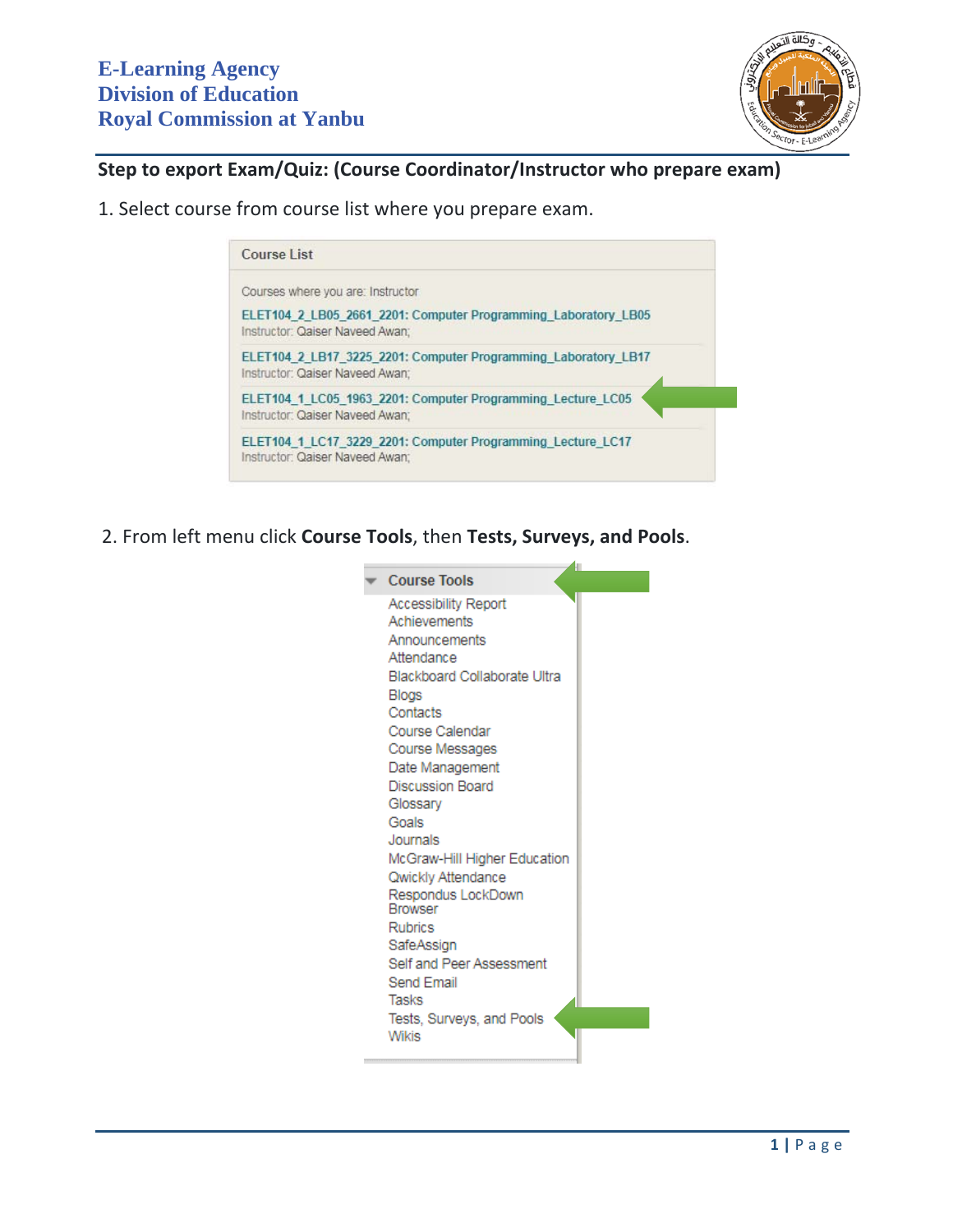

## 3. Click **Tests**.

# **Tests, Surveys, and Pools**



Pools are sets of questions that can be added to any Test or Survey. 1

4. Select the quiz/Exam which you want to export and click down **Arrow** click on **Export.**

| <b>Build Test</b><br>Im | <b>Test</b>                                                           |          |                                                         |
|-------------------------|-----------------------------------------------------------------------|----------|---------------------------------------------------------|
| Name                    |                                                                       | Deployed | Date Last Edited                                        |
| Mid-Term Exam 201       |                                                                       | Exams    | October 13, 2020 8:08 PM                                |
| Mid-Term Exam 201       | O<br>Edit                                                             | No       | October 11, 2020 7:51 PM                                |
| Quiz 1                  | Export                                                                | Quizzes  | September 29, 2020 12:42 PM                             |
| Quiz2                   | Copy                                                                  | Quizzes  | October 12, 2020 1:01 PM                                |
| Sample Test             | Delete                                                                | Quizzes  | October 9, 2020 9:05 PM                                 |
|                         | Item Analysis<br>Sample Test LDB- Required recopended economing owser | Exams    | October 12, 2020 9:21 PM                                |
|                         |                                                                       |          | Displaying 1 to 6 of 6 items<br>Show All<br>Fdit Paging |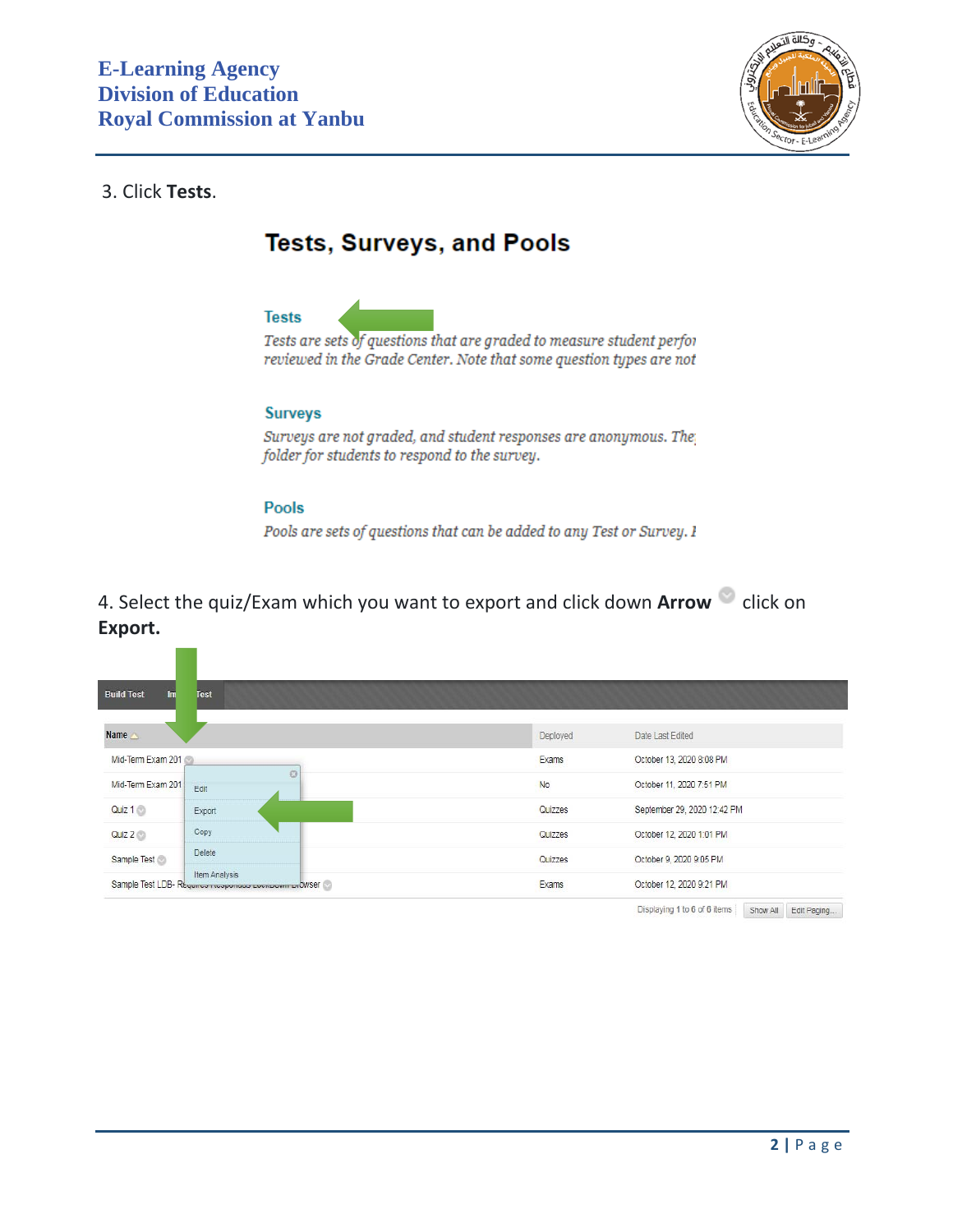

5. A **zip** file will be download in your computer download folder.

| Yanbu Industrial College<br>$\left(\cdot\right)$                                              |                                                                                                                                     |                                                                            |                  |                              | <b>D</b> Qaiser Naveed Awan 40 | ්                  |
|-----------------------------------------------------------------------------------------------|-------------------------------------------------------------------------------------------------------------------------------------|----------------------------------------------------------------------------|------------------|------------------------------|--------------------------------|--------------------|
|                                                                                               |                                                                                                                                     |                                                                            | My Institution   | <b>Courses</b>               | Community                      | <b>Services</b>    |
| 合变<br>Tests, Surveys, and Pools > Tests                                                       |                                                                                                                                     |                                                                            |                  | $\odot$<br><b>I</b> A        | $\sqrt{2}$                     | Edit Mode is: ON ? |
| Computer<br>₩<br>Programming_Lecture_L<br>C <sub>05</sub>                                     | <b>Tests</b><br>Tests are a means of assessing student performance. You have the option to build a test or import a test. More Help |                                                                            |                  |                              |                                |                    |
| COURSE MANAGEMENT<br><b>Control Panel</b>                                                     | <b>Build Test</b><br><b>Import Test</b>                                                                                             |                                                                            |                  |                              |                                |                    |
| <b>Content Collection</b>                                                                     | Name $\triangle$                                                                                                                    | Deployed                                                                   | Date Last Edited |                              |                                |                    |
| <b>Course Tools</b><br><b>Accessibility Report</b>                                            | Mid-Term Exam 201                                                                                                                   | This is a table showing the attributes of a collection of items. P 8:08 PM |                  |                              |                                |                    |
| <b>Achievements</b><br>Announcements<br>Attendance                                            | Mid-Term Exam 201 Sample test                                                                                                       | <b>No</b>                                                                  |                  | October 11, 2020 7:51 PM     |                                |                    |
| Blackboard Collaborate Ultra<br><b>Blogs</b>                                                  | Quiz $1$ $\circledcirc$                                                                                                             | Quizzes                                                                    |                  | September 29, 2020 12:42 PM  |                                |                    |
| Contacts                                                                                      | Quiz $2 \odot$                                                                                                                      | Quizzes                                                                    |                  | October 12, 2020 1:01 PM     |                                |                    |
| Course Calendar<br>Course Messages<br>Date Management                                         | Sample Test                                                                                                                         | Quizzes                                                                    |                  | October 9, 2020 9:05 PM      |                                |                    |
| <b>Discussion Board</b><br>Glossary                                                           | Sample Test LDB- Requires Respondus LockDown Browser                                                                                | Exams                                                                      |                  | October 12, 2020 9:21 PM     |                                |                    |
| Goals<br>Journals<br>McGraw-Hill Higher Education<br>Qwickly Attendance<br>Respondus LockDown |                                                                                                                                     |                                                                            |                  | Displaying 1 to 6 of 6 items | Show All                       | Edit Paging        |
|                                                                                               | Ims.cisjubail.gov.sa/webapps/assessment/do/authoring viewAssessmentManager                                                          |                                                                            |                  |                              |                                |                    |
| ⋹<br>Test ExportFile ELEzip ^                                                                 |                                                                                                                                     |                                                                            |                  |                              |                                | Show all           |

6. Send this downloaded Zip file to the Instructor of same course with other section.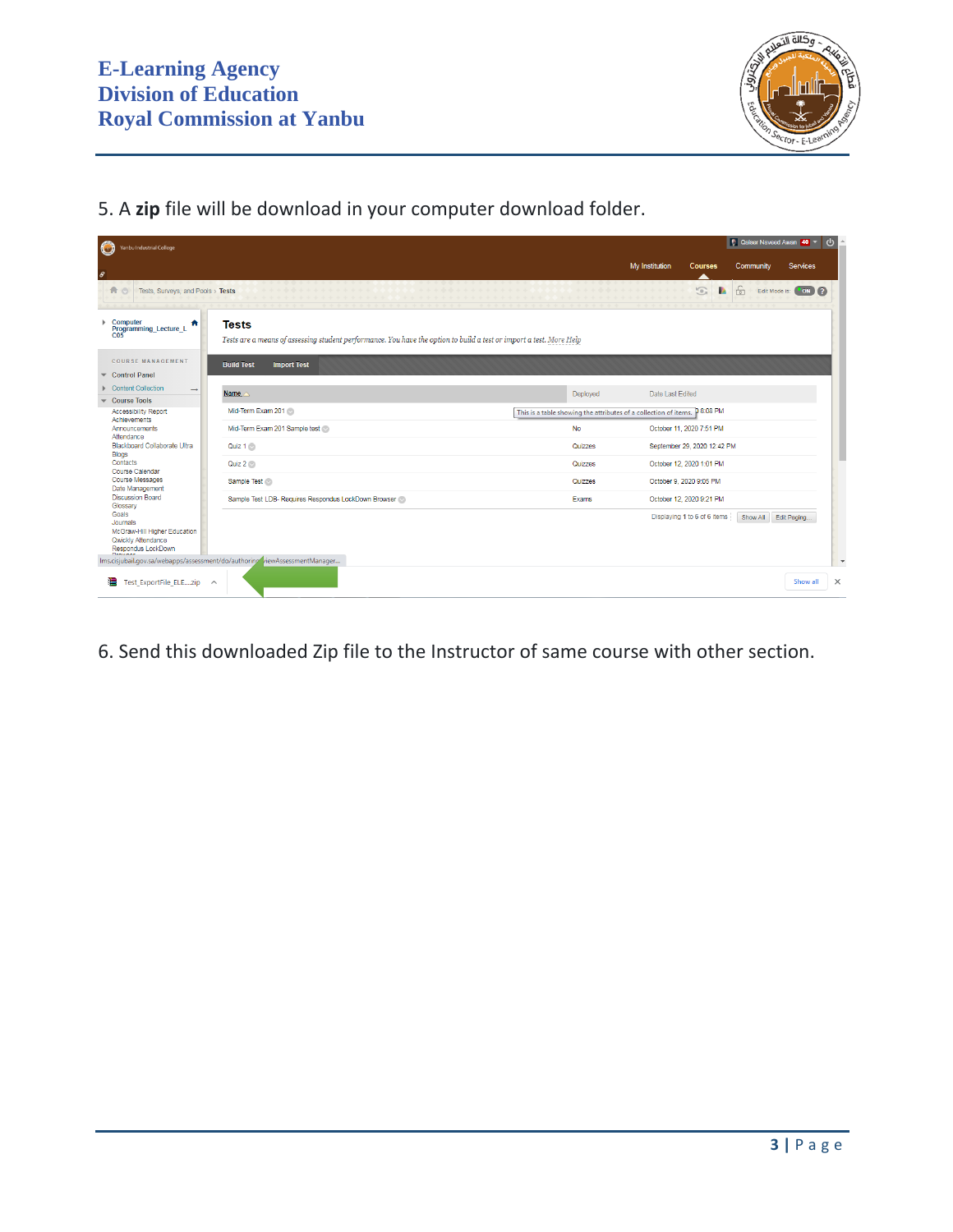

# **Step to Import Exam/Quiz: (Instructor of same course with multiple sections)**

1. Select course from course list where you prepare exam.

| Course List                                                                                       |  |
|---------------------------------------------------------------------------------------------------|--|
| Courses where you are: Instructor                                                                 |  |
| ELET104 2 LB05 2661 2201: Computer Programming Laboratory LB05<br>Instructor: Qaiser Naveed Awan: |  |
| ELET104 2 LB17 3225 2201: Computer Programming Laboratory LB17<br>Instructor: Qaiser Naveed Awan: |  |
| ELET104 1 LC05 1963 2201: Computer Programming Lecture LC05<br>Instructor: Qaiser Naveed Awan;    |  |
| ELET104 1 LC17 3229 2201: Computer Programming Lecture LC17<br>Instructor: Qaiser Naveed Awan:    |  |

2. From left menu click **Course Tools**, then **Tests, Surveys, and Pools**.

| <b>Course Tools</b>           |
|-------------------------------|
| <b>Accessibility Report</b>   |
| Achievements                  |
| Announcements                 |
| Attendance                    |
| Blackboard Collaborate Ultra  |
| Blogs                         |
| Contacts                      |
| Course Calendar               |
| Course Messages               |
| Date Management               |
| <b>Discussion Board</b>       |
| Glossary                      |
| Goals                         |
| Journals                      |
| McGraw-Hill Higher Education  |
| Qwickly Attendance            |
| Respondus LockDown<br>Rrowser |
| <b>Rubrics</b>                |
| SafeAssign                    |
| Self and Peer Assessment      |
| Send Email                    |
| Tasks                         |
| Tests, Surveys, and Pools     |
| <b>Wikis</b>                  |
|                               |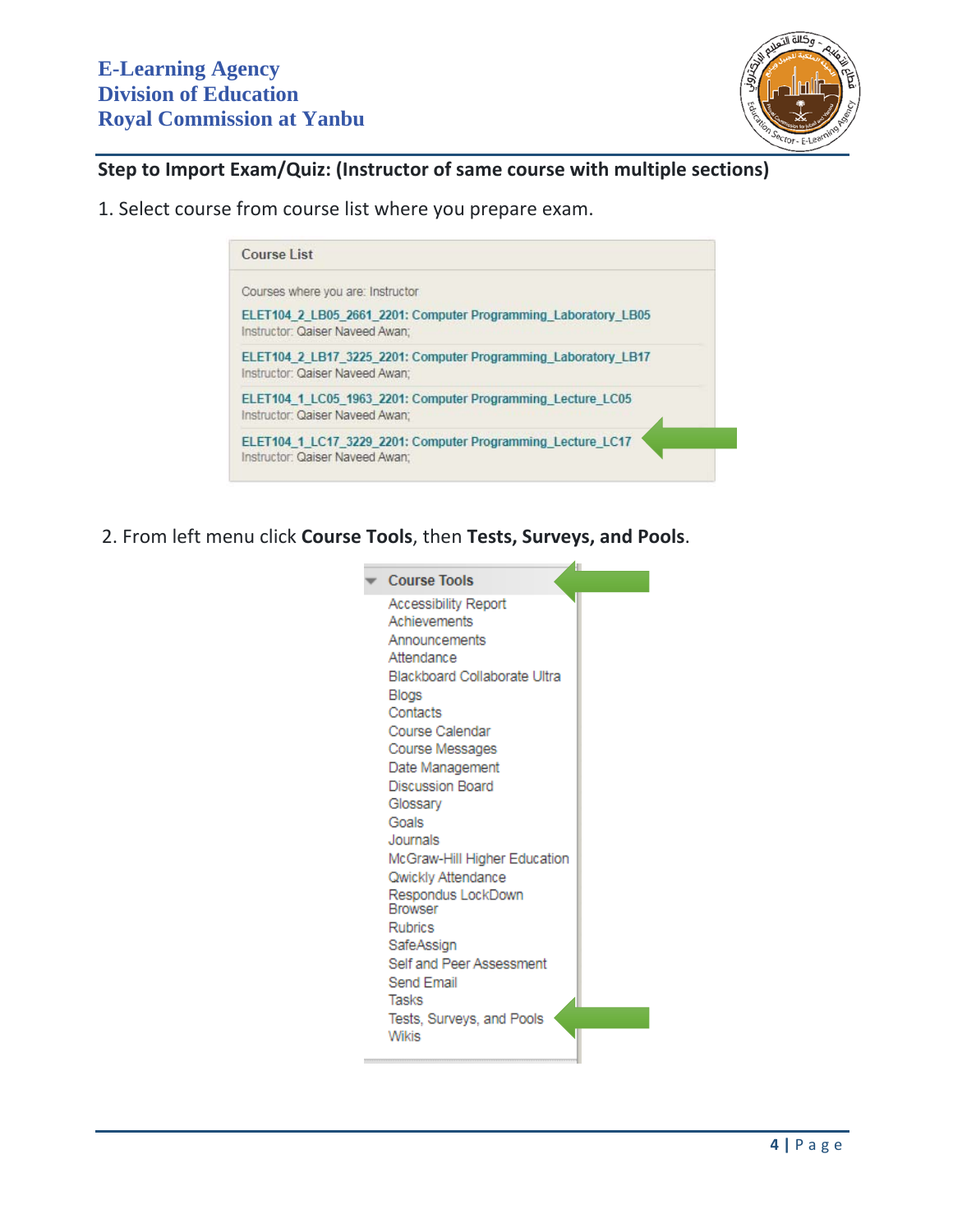

# 3. Click **Tests**.

## **Tests, Surveys, and Pools**



Tests are sets of questions that are graded to measure student perfor reviewed in the Grade Center. Note that some question types are not

#### **Surveys**

Surveys are not graded, and student responses are anonymous. The folder for students to respond to the survey.

#### Pools

Pools are sets of questions that can be added to any Test or Survey. 1

## 4. Select **Import test.**

| Tests are a means of assessing student performance. You have the option to build a test or import a test. More Help |          |                             |
|---------------------------------------------------------------------------------------------------------------------|----------|-----------------------------|
| <b>Build Test</b><br><b>Import Test</b>                                                                             |          |                             |
| Name                                                                                                                | Deployed | Date Last Edited            |
| Quiz 1                                                                                                              | Quizzes  | September 29, 2020 12:41 PM |
| Quiz 2                                                                                                              | Quizzes  | October 12, 2020 8:26 PM    |
| Sample Test                                                                                                         | Quizzes  | October 10, 2020 2:37 PM    |
|                                                                                                                     |          |                             |

## 5. Click **Browse My Computer.**

| <b>Test Import</b>                       |                    |                                                                                                                                                                                                                                                                                                                                                             |                         |
|------------------------------------------|--------------------|-------------------------------------------------------------------------------------------------------------------------------------------------------------------------------------------------------------------------------------------------------------------------------------------------------------------------------------------------------------|-------------------------|
|                                          |                    | Test Import adds an exported test to the set of tests. This is a useful way to reuse a test. Only test packages created by Blackboard Learn can be imported. Tests created by others, tests created<br>at other institutions, and tests created with older versions of Blackboard Learn can be imported as long as they are in the proper format. More Help |                         |
| <b>TEST IMPORT</b>                       |                    |                                                                                                                                                                                                                                                                                                                                                             |                         |
| Click Browse to locate a file to import. |                    |                                                                                                                                                                                                                                                                                                                                                             |                         |
| Attach File                              | Browse My Computer | <b>Browse Course</b>                                                                                                                                                                                                                                                                                                                                        |                         |
| Click Submit to proceed.                 |                    |                                                                                                                                                                                                                                                                                                                                                             | Cancel<br><b>Submit</b> |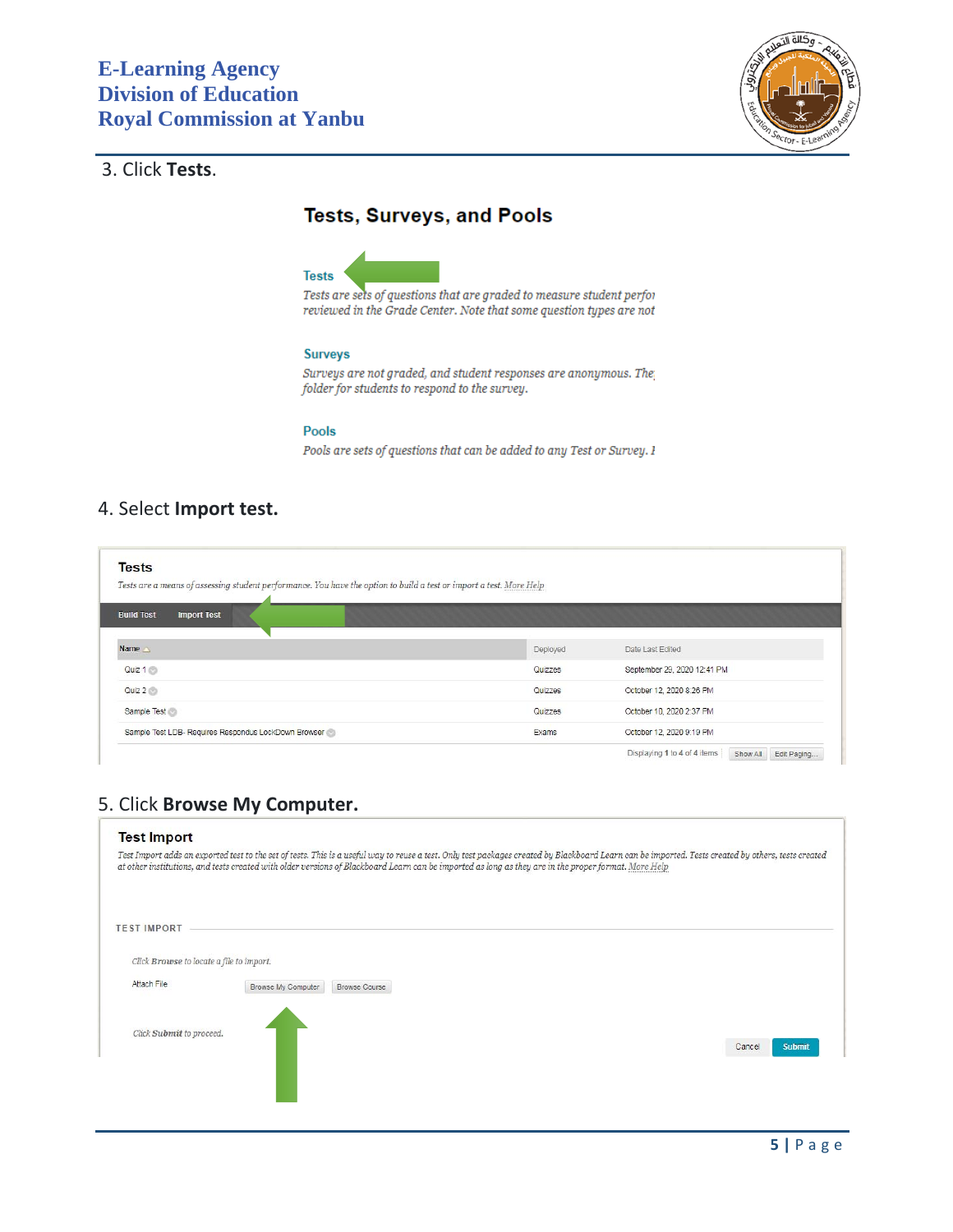

6. Select the same **zip file** which you received from the course coordinator or Instructor who prepare Exam/Quiz and click **Open**.

| New folder<br>Organize v                |                                                                       |                    |                  |        | 肝                                        | $\odot$<br>$\overline{\phantom{a}}$ |
|-----------------------------------------|-----------------------------------------------------------------------|--------------------|------------------|--------|------------------------------------------|-------------------------------------|
| <b>Google Drive</b><br>$\blacktriangle$ | Name                                                                  | Date modified      | Type             | Size   |                                          |                                     |
|                                         | Mid Sample                                                            | 2/2020 10:41       | File folder      |        |                                          |                                     |
| Desktop<br>a                            | Test_ExportFile_ELET104_1_LC05_1963_22                                |                    | nRAR ZIP archive | 38 KB  |                                          |                                     |
| Libraries                               | VIC_ELET104_201_Midterm_theory - MA                                   | 10, 3/2020 2:13 PM | Microsoft Word D | 137 KB |                                          |                                     |
| Documents<br>Music                      | VIC_ELET104_201_Midterm_theory                                        | 10/11/2020 11:20   | Microsoft Word D | 132 KB |                                          |                                     |
| Pictures                                |                                                                       |                    |                  |        |                                          |                                     |
| Videos                                  |                                                                       |                    |                  |        |                                          | No preview<br>available.            |
| Homegroup                               |                                                                       |                    |                  |        |                                          |                                     |
| <b>3</b> qnawan                         |                                                                       |                    |                  |        |                                          |                                     |
| Computer                                |                                                                       |                    |                  |        |                                          |                                     |
| Local Disk (C:)                         |                                                                       |                    |                  |        |                                          |                                     |
| Local Disk (D:)                         |                                                                       |                    |                  |        |                                          |                                     |
| Shared Folder (                         |                                                                       |                    |                  |        |                                          |                                     |
|                                         | File name: Test_ExportFile_ELET104_1_LC05_1963_2201_Mid-Term Exam 201 |                    |                  |        | All <sub>F</sub><br>$\blacktriangledown$ |                                     |

7. File name will appear under **File Name** section then press **Submit**.

|                                          |                            | Test Import adds an exported test to the set of tests. This is a useful way to reuse a test. Only test packages created by Blackboard Learn can be imported. Tests created by others, tests created<br>at other institutions, and tests created with older versions of Blackboard Learn can be imported as long as they are in the proper format. More Help |                         |
|------------------------------------------|----------------------------|-------------------------------------------------------------------------------------------------------------------------------------------------------------------------------------------------------------------------------------------------------------------------------------------------------------------------------------------------------------|-------------------------|
| <b>TEST IMPORT</b>                       |                            |                                                                                                                                                                                                                                                                                                                                                             |                         |
| Click Browse to locate a file to import. |                            |                                                                                                                                                                                                                                                                                                                                                             |                         |
| Attach File                              | Browse My Computer         | Browse Course                                                                                                                                                                                                                                                                                                                                               |                         |
| Selected File                            | File Name<br>Do not attach | Test_ExportFile_ELET104_1_LC05_1963_2201_Mid-Term Exam 201.zip                                                                                                                                                                                                                                                                                              |                         |
| Click Submit to proceed.                 |                            |                                                                                                                                                                                                                                                                                                                                                             | <b>Submit</b><br>Cancel |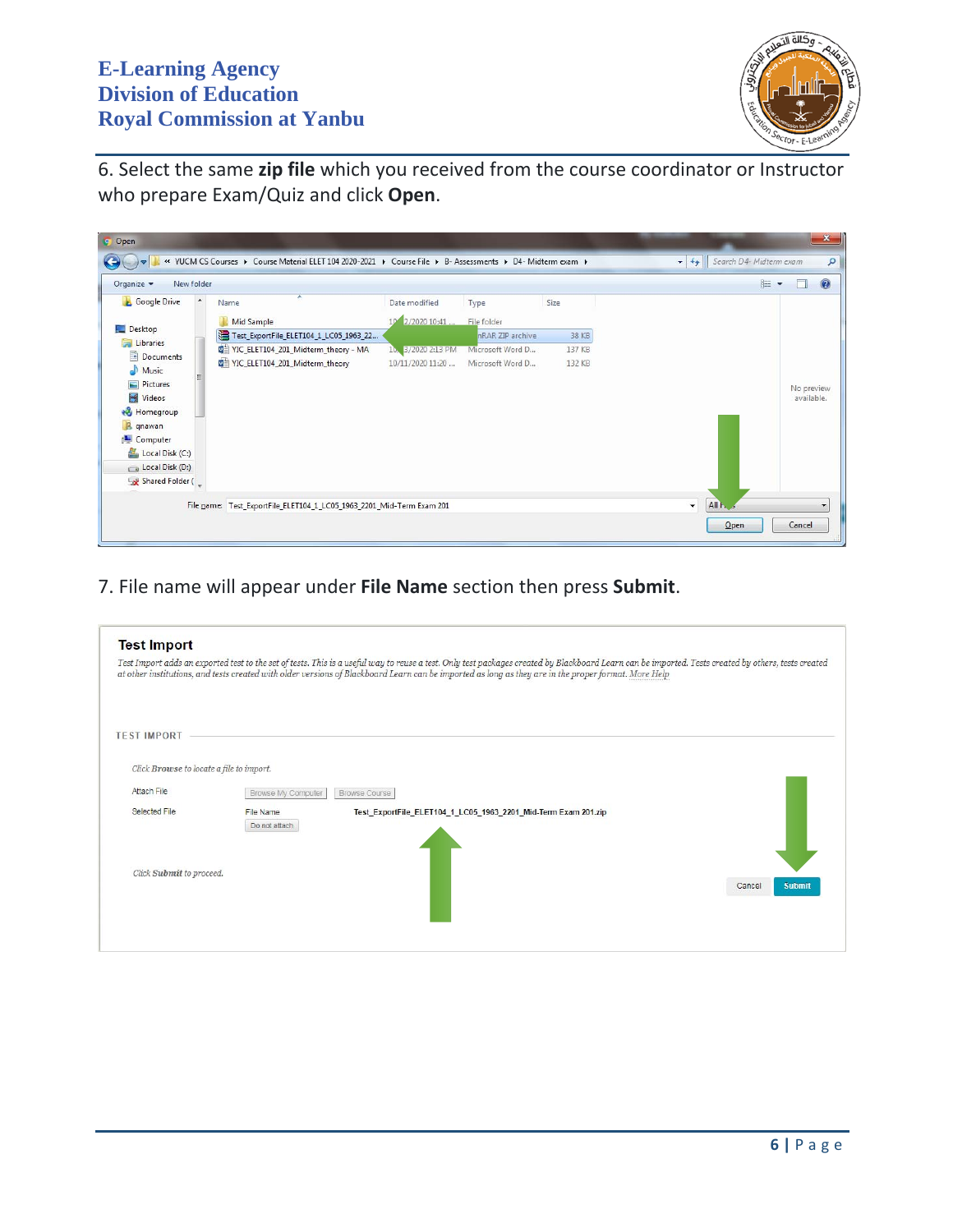

## 8. A **Test Import Complete** message has been appeared on screen.



9. A new Exam has been added under test with **Deployed** status **"No"**.

| <b>Build Test</b><br><b>Import Test</b>              |           |                             |
|------------------------------------------------------|-----------|-----------------------------|
|                                                      |           |                             |
| <b>Name</b>                                          | Deployed  | Date Last Edited            |
| Mid-Term Exam 201                                    | <b>No</b> | October 13, 2020 9:01 PM    |
| Quiz 1                                               | Quizzes   | September 29, 2020 12:41 PM |
| Quiz 2                                               | Quizzes   | October 12, 2020 8:26 PM    |
| Sample Test                                          | Quizzes   | October 10, 2020 2:37 PM    |
| Sample Test LDB- Requires Respondus LockDown Browser | Exams     | October 12, 2020 9:19 PM    |

9. Select **Exam**/**Quiz** where you want to deploy click on **Assignment** and then **Test**.

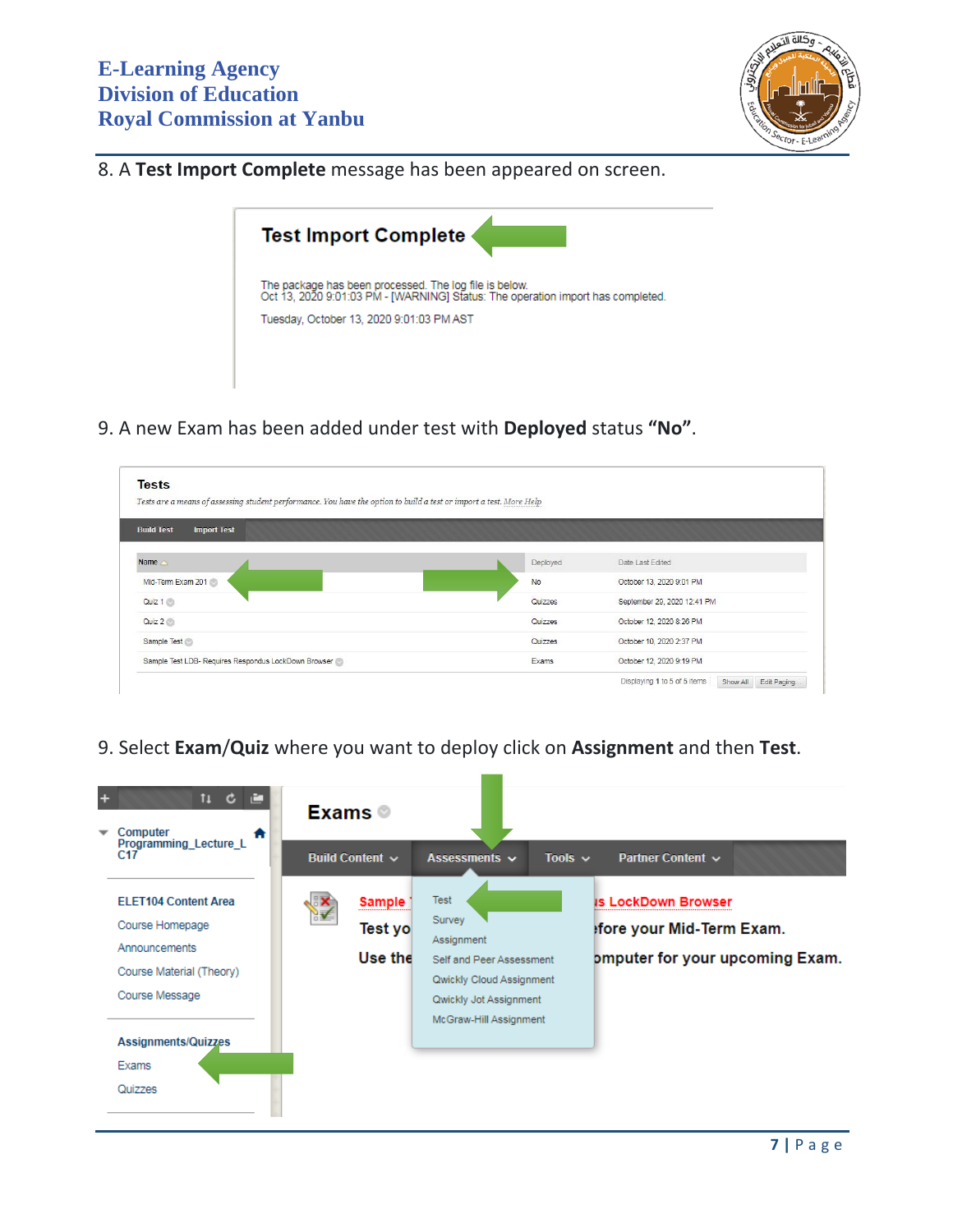

# 10. Select test from the list "**Add an Existing"** test and click **Submit**.

| ⇧<br>LAGINO / LICUIC ICOL                       | m Ims.cisjubail.gov.sa/webapps/assessment/do/content/assessment?action=ADD&course_id=_57245_1&content_id=_1702656_1&assessmentType=Test<br><b>EB</b><br>101<br><b>IL URE WHATER</b><br>والتنازل                            |               |
|-------------------------------------------------|----------------------------------------------------------------------------------------------------------------------------------------------------------------------------------------------------------------------------|---------------|
| 11 0 画<br>$\blacktriangleright$ Computer        | <b>Create Test</b><br>After you create a test, the next step is to deploy it. First, you add the test to a content area, folder, learning module, or lesson plan. Then, you make the test available to students. More Help |               |
| Programming_Lecture_L<br>C17                    |                                                                                                                                                                                                                            |               |
| <b>ELET104 Content Area</b>                     |                                                                                                                                                                                                                            |               |
| Course Homepage                                 | <b>ADD TEST</b>                                                                                                                                                                                                            |               |
| Announcements                                   |                                                                                                                                                                                                                            |               |
| Course Material (Theory)<br>Course Message      | Create a new test or select an existing test to deploy.                                                                                                                                                                    |               |
|                                                 | Create a New Test<br>Create                                                                                                                                                                                                |               |
| Assignments/Quizzes                             | Add an Existing Test<br>-- Select Test Below --                                                                                                                                                                            |               |
| Exams                                           | Mid-Term Exam 201                                                                                                                                                                                                          |               |
| Quizzes                                         |                                                                                                                                                                                                                            |               |
|                                                 |                                                                                                                                                                                                                            |               |
| <b>Tools</b>                                    |                                                                                                                                                                                                                            |               |
| <b>Blackboard Ultra</b>                         |                                                                                                                                                                                                                            |               |
| Calendar<br><b>Tool Area</b>                    |                                                                                                                                                                                                                            |               |
| SIS Attendance ZI                               | Click Submit to add this test. Click Cancel to quit.                                                                                                                                                                       |               |
|                                                 | Cancel                                                                                                                                                                                                                     | <b>Submit</b> |
| <b>COURSE MANAGEMENT</b>                        |                                                                                                                                                                                                                            |               |
| Control Panel<br>javascript:submit('createNew') |                                                                                                                                                                                                                            |               |
| Test_ExportFile_ELEzip ^                        |                                                                                                                                                                                                                            | Show all      |

## 11. Set the **Test Options** and click **Submit**.

#### **Test Options**

Test options control the instructions, availability, due dates, feedback, self-assessment and presentation of the test. More Help

| * Indicates a required field.        |                                                                                                                                                                                                                                                                                                                                                                                                        |                                |                         |
|--------------------------------------|--------------------------------------------------------------------------------------------------------------------------------------------------------------------------------------------------------------------------------------------------------------------------------------------------------------------------------------------------------------------------------------------------------|--------------------------------|-------------------------|
| <b>TEST INFORMATION</b>              |                                                                                                                                                                                                                                                                                                                                                                                                        |                                |                         |
| -X- Name                             | Mid-Term Exam 201                                                                                                                                                                                                                                                                                                                                                                                      |                                |                         |
| Choose Color of Name                 | Black                                                                                                                                                                                                                                                                                                                                                                                                  |                                |                         |
| <b>Content Link Description</b>      |                                                                                                                                                                                                                                                                                                                                                                                                        |                                |                         |
| T<br>$T$ $T$ Paragraph $\vee$ Arial  | $\vee$ 4 (14pt)<br>$\vee \vdash \vdash \vDash \vdash T \vdash \mathbb{P} \vdash \lozenge$                                                                                                                                                                                                                                                                                                              | $i \approx \infty$<br><b>Q</b> |                         |
|                                      | $\text{X} \hspace{0.2em}\text{D} \hspace{0.2em}\text{C} \hspace{0.2em}\text{C} \hspace{0.2em}\text{C} \hspace{0.2em}\text{C} \hspace{0.2em}\text{C} \hspace{0.2em}\text{C} \hspace{0.2em}\text{C} \hspace{0.2em}\text{C} \hspace{0.2em}\text{C} \hspace{0.2em}\text{C} \hspace{0.2em}\text{C} \hspace{0.2em}\text{C} \hspace{0.2em}\text{C} \hspace{0.2em}\text{C} \hspace{0.2em}\text{C} \hspace{0.2$ |                                |                         |
|                                      | First Semester - Academic Year (1441-1442H) (2020-2021G)                                                                                                                                                                                                                                                                                                                                               |                                |                         |
| Mid-Term Theory Exam                 |                                                                                                                                                                                                                                                                                                                                                                                                        |                                |                         |
| <b>COMPUTER PROGRAMMING ELET 104</b> |                                                                                                                                                                                                                                                                                                                                                                                                        |                                |                         |
|                                      | Click Submit to edit options for this test. Click Cancel to quit.                                                                                                                                                                                                                                                                                                                                      |                                | <b>Submit</b><br>Cancel |